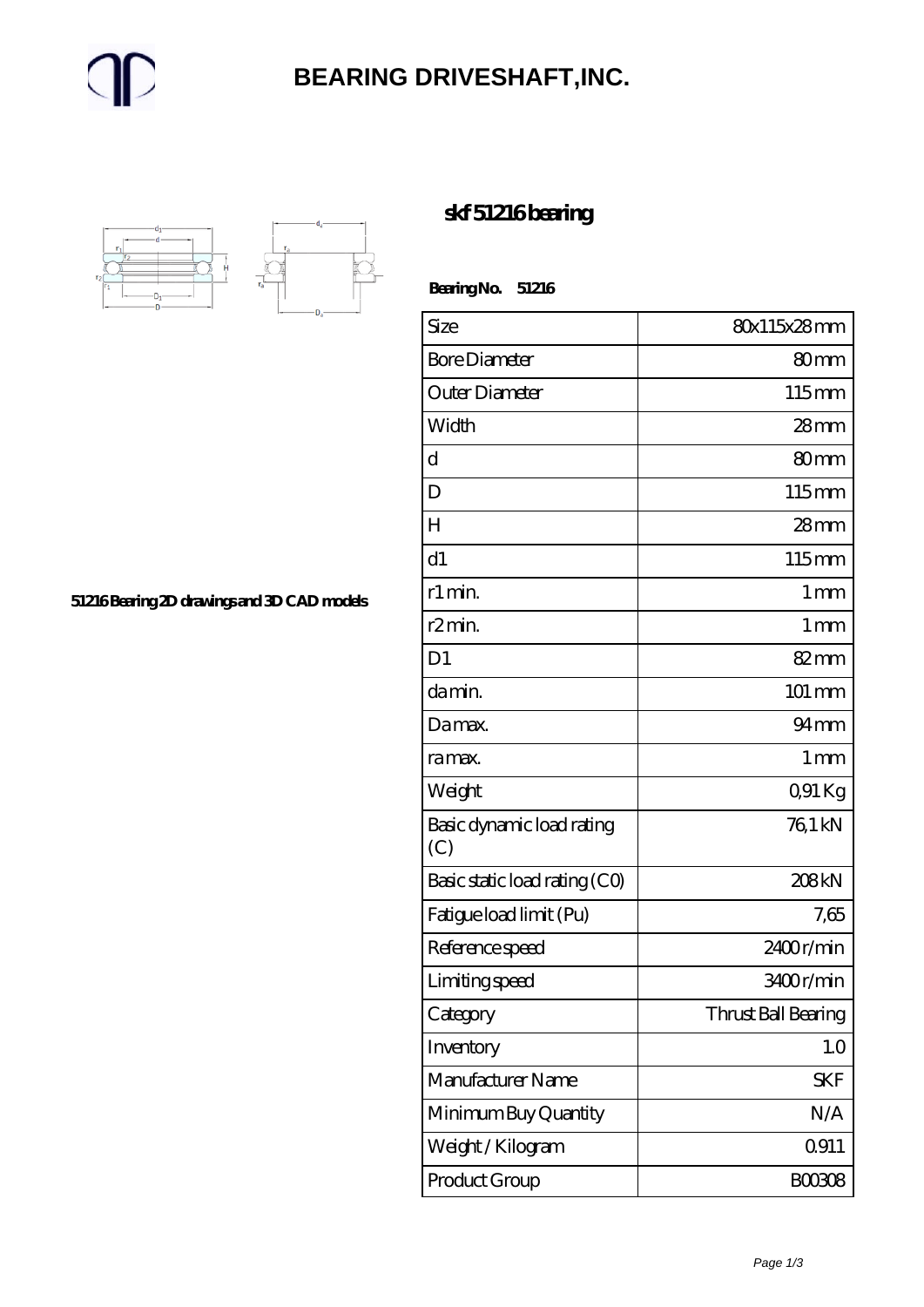# $\mathbb{P}$

### **[BEARING DRIVESHAFT,INC.](https://m.trendco-vick.com)**

| Yes                                                                                                                                                                |
|--------------------------------------------------------------------------------------------------------------------------------------------------------------------|
| Single Direction                                                                                                                                                   |
| No                                                                                                                                                                 |
| Steel                                                                                                                                                              |
| ABEC 1   ISO PO                                                                                                                                                    |
| Roller Assembly Plus<br>Raceways                                                                                                                                   |
| Single Row                                                                                                                                                         |
| 80MM Bore 1: 82MM Bore<br>2, 115MM Outside<br>Diameter; 28MM Height;<br>Ball Bearing, Single<br>Direction; Not Banded;<br>Steel Cage; ABEC 1   ISO PO<br>Precision |
| Metric                                                                                                                                                             |
| Thrust Ball Bearings                                                                                                                                               |
| 31171507                                                                                                                                                           |
| 8482105008                                                                                                                                                         |
| Bearing                                                                                                                                                            |
| <b>Ball Thrust</b>                                                                                                                                                 |
| http://www.skf.com                                                                                                                                                 |
| 51216                                                                                                                                                              |
| 2006                                                                                                                                                               |
| 4.528 Inch   115 Millimeter                                                                                                                                        |
| 3228Inch   82 Millimeter                                                                                                                                           |
| 1.102 Inch   28 Millimeter                                                                                                                                         |
| OInch   OMillimeter                                                                                                                                                |
| 315Inch   80Millimeter                                                                                                                                             |
| 80 <sub>mm</sub>                                                                                                                                                   |
| 208kN                                                                                                                                                              |
| $115 \text{mm}$                                                                                                                                                    |
|                                                                                                                                                                    |